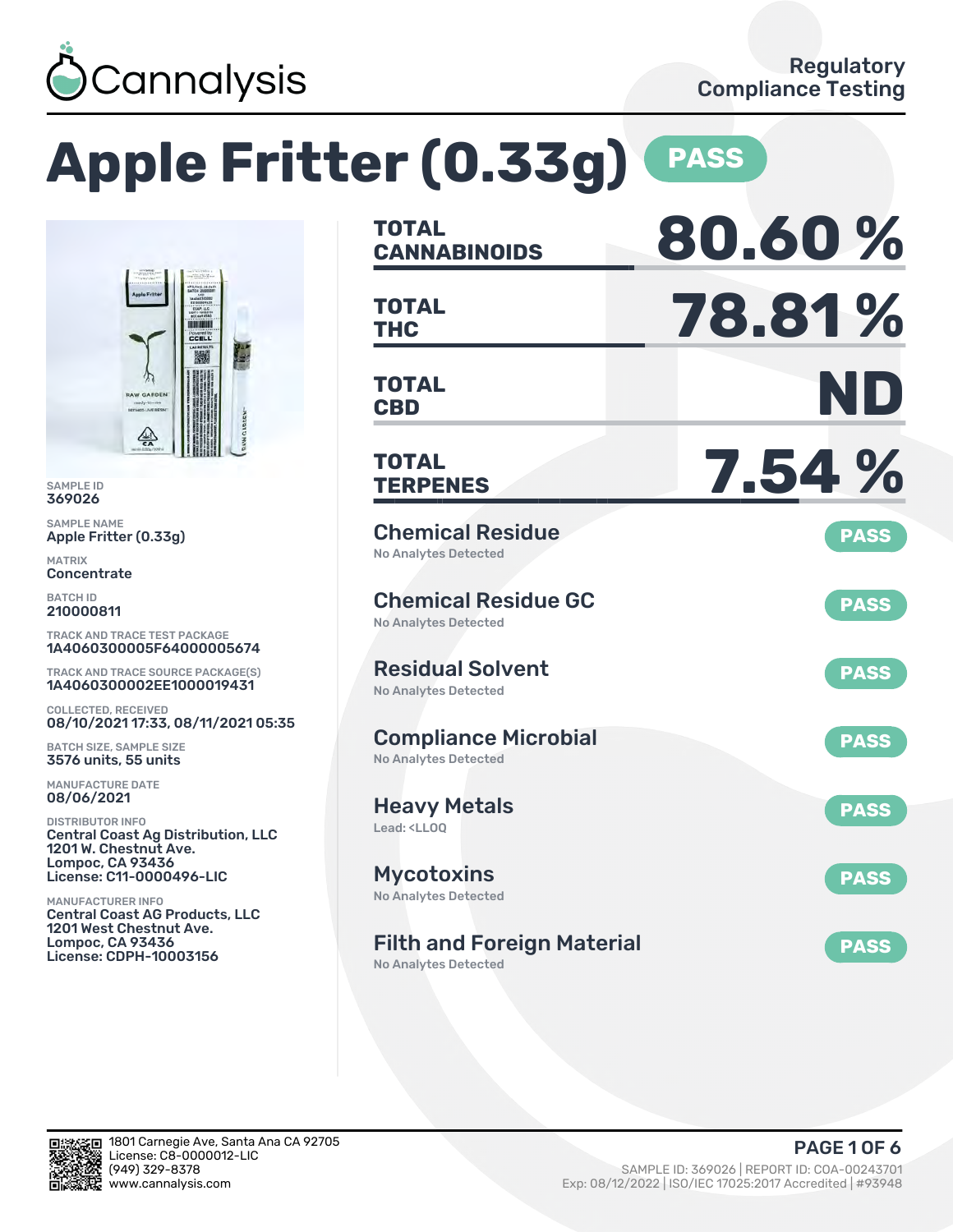

# CANNABINOID ANALYSIS

Total THC,CBD value(s) have been decarboxylated.

| TOTAL THC:          | 788.1 mg/g (78.81%), 260.07 mg per package |
|---------------------|--------------------------------------------|
| TOTAL CBD:          | ND.                                        |
| TOTAL CANNABINOIDS: | 806.0 mg/g (80.60 %)                       |

UNIT OF MEASUREMENT: Milligrams per Gram(mg/g)

| <b>RESULT</b>       | LOD    | <b>LLOO</b> | <b>ANALYTE</b>                                           |           |               |                      | LL <sub>00</sub>     |
|---------------------|--------|-------------|----------------------------------------------------------|-----------|---------------|----------------------|----------------------|
| ND                  | 0.2000 |             | CBD <sub>v</sub>                                         | ND        |               | 0.2000               | 0.4000               |
| 788.1 mg/g (78.81%) | 0.2000 |             | CBGa                                                     | <b>ND</b> |               | 0.2000               | 0.4000               |
| ND                  | 0.2000 |             | CBG                                                      |           |               |                      | 0.4000               |
| <b>ND</b>           | 0.2000 |             | CBN                                                      | ND.       |               | 0.2000               | 0.4000               |
| ND                  | 0.2000 |             | CBC                                                      | ND        |               | 0.2000               | 0.4000               |
| <b>ND</b>           | 0.2000 |             |                                                          |           |               |                      |                      |
|                     |        |             | 0.4000<br>0.4000<br>0.4000<br>0.4000<br>0.4000<br>0.4000 |           | <b>RESULT</b> | 17.94 mg/g (1.794 %) | <b>LOD</b><br>0.2000 |

#### ADDITIONAL INFORMATION

| Method:              | SOP-TECH-001 | Sample Prepped: 08/11/2021 14:27  | Sample Approved: 08/12/2021 14:08  |  |
|----------------------|--------------|-----------------------------------|------------------------------------|--|
| Instrument: UPLC-DAD |              | Sample Analyzed: 08/11/2021 17:29 | Prep-Analytical Batch: 31793-25901 |  |



## TERPENE ANALYSIS

UNIT OF MEASUREMENT: Milligrams per Gram(mg/g)

| TUTAL TERPENES: |  |
|-----------------|--|
|                 |  |
|                 |  |

TOTAL TERPENES: 75.45 mg/g (7.545 %)

| <b>ANALYTE</b>          | <b>RESULT</b>            | <b>LOD</b> | <b>LLOQ</b> |  | <b>ANALYTE</b>         | <b>RESULT</b>                                       | <b>LOD</b> | <b>LLOQ</b> |
|-------------------------|--------------------------|------------|-------------|--|------------------------|-----------------------------------------------------|------------|-------------|
| 3-Carene                | <b>ND</b>                | 1.000      | 2.500       |  | Alpha bisabolol        | <lloq< td=""><td>0.1000</td><td>0.5000</td></lloq<> | 0.1000     | 0.5000      |
| Alpha cedrene           | <b>ND</b>                | 1.000      | 2.500       |  | Alpha humulene         | 3.665 mg/g (0.3665 %)                               | 0.5000     | 1.000       |
| Alpha pinene            | 7.911 mg/g (0.7911 %)    | 0.1000     | 1.000       |  | Alpha terpinene        | <b>ND</b>                                           | 0.5000     | 1.000       |
| Alpha terpineol         | 0.9135 mg/g $(0.0914\%)$ | 0.3260     | 0.6520      |  | Beta caryophyllene     | 17.79 mg/g (1.779 %)                                | 0.5000     | 1.000       |
| Beta myrcene            | 3.598 mg/g (0.3598 %)    | 0.5000     | 1.000       |  | Beta pinene            | 6.157 mg/g $(0.6157%)$                              | 0.6070     | 1.214       |
| Borneol                 | <b>ND</b>                | 1.000      | 2.500       |  | Camphene               | <lloq< td=""><td>0.5000</td><td>1.000</td></lloq<>  | 0.5000     | 1.000       |
| Camphor                 | <b>ND</b>                | 0.1000     | 0.5000      |  | Caryophyllene oxide ND |                                                     | 0.5000     | 2.500       |
| Cedrol                  | <b>ND</b>                | 0.5000     | 1.000       |  | Cis geraniol           | <b>ND</b>                                           | 1.000      | 2.500       |
| Cis nerolidol           | <b>ND</b>                | 2.500      | 5.000       |  | Eucalyptol             | <b>ND</b>                                           | 0.1000     | 0.5000      |
| Fenchol                 | 1.790 mg/g (0.1790 %)    | 0.5000     | 1.000       |  | Fenchone               | <lloq< td=""><td>0.1000</td><td>0.5000</td></lloq<> | 0.1000     | 0.5000      |
| Gamma terpinene         | <b>ND</b>                | 0.1000     | 0.5000      |  | Gamma terpineol        | <b>ND</b>                                           | 0.2090     | 0.5230      |
| Geranyl acetate         | <b>ND</b>                | 0.1000     | 0.5000      |  | Guaiol                 | <b>ND</b>                                           | 2.500      | 5.000       |
| Isoborneol              | <b>ND</b>                | 0.5000     | 1.000       |  | Isopulegol             | <b>ND</b>                                           | 2.500      | 5.000       |
| Limonene                | 24.25 mg/g (2.425 %)     | 0.5000     | 2.500       |  | Linalool               | 4.436 mg/g $(0.4436\%)$                             | 0.5000     | 1.000       |
| Menthol                 | <b>ND</b>                | 1.000      | 2.500       |  | Ocimene 1              | <lloq< td=""><td>0.1550</td><td>0.3100</td></lloq<> | 0.1550     | 0.3100      |
| Ocimene 2               | 4.939 mg/g (0.4939 %)    | 0.3450     | 1.725       |  | P-cymene               | <b>ND</b>                                           | 0.5230     | 1.045       |
| P-mentha-1,5-diene ND   |                          | 0.5000     | 1.000       |  | Pulegone               | <b>ND</b>                                           | 0.1000     | 0.5000      |
| Sabinene                | <b>ND</b>                | 0.5000     | 1.000       |  | Terpinolene            | <lloq< td=""><td>0.1000</td><td>0.5000</td></lloq<> | 0.1000     | 0.5000      |
| Trans beta farnesene ND |                          | 2.500      | 5.000       |  | Trans geraniol         | <b>ND</b>                                           | 0.5000     | 2.500       |
| Trans nerolidol         | <b>ND</b>                | 0.5000     | 2.500       |  | Valencene              | <b>ND</b>                                           | 0.5000     | 1.000       |

| <b>NALYTE</b>       | <b>RESULT</b>                                       | LOD    | LLOQ   |
|---------------------|-----------------------------------------------------|--------|--------|
| Ipha bisabolol      | <lloq< td=""><td>0.1000</td><td>0.5000</td></lloq<> | 0.1000 | 0.5000 |
| Ipha humulene       | 3.665 mg/g $(0.3665\%)$                             | 0.5000 | 1.000  |
| Ipha terpinene      | <b>ND</b>                                           | 0.5000 | 1.000  |
| eta caryophyllene   | 17.79 mg/g (1.779 %)                                | 0.5000 | 1.000  |
| eta pinene          | 6.157 mg/g (0.6157 %)                               | 0.6070 | 1.214  |
| amphene:            | <lloq< td=""><td>0.5000</td><td>1.000</td></lloq<>  | 0.5000 | 1.000  |
| aryophyllene oxide: | <b>ND</b>                                           | 0.5000 | 2.500  |
| is geraniol:        | <b>ND</b>                                           | 1.000  | 2.500  |
| ucalyptol           | <b>ND</b>                                           | 0.1000 | 0.5000 |
| enchone             | <lloq< td=""><td>0.1000</td><td>0.5000</td></lloq<> | 0.1000 | 0.5000 |
| amma terpineol      | <b>ND</b>                                           | 0.2090 | 0.5230 |
| iuaiol              | <b>ND</b>                                           | 2.500  | 5.000  |
| sopulegol           | <b>ND</b>                                           | 2.500  | 5.000  |
| inalool             | 4.436 mg/g $(0.4436\%)$                             | 0.5000 | 1.000  |
| cimene 1            | <lloq< td=""><td>0.1550</td><td>0.3100</td></lloq<> | 0.1550 | 0.3100 |
| -cymene             | <b>ND</b>                                           | 0.5230 | 1.045  |
| ulegone             | <b>ND</b>                                           | 0.1000 | 0.5000 |
| erpinolene          | <lloq< td=""><td>0.1000</td><td>0.5000</td></lloq<> | 0.1000 | 0.5000 |
| rans geraniol       | ND.                                                 | 0.5000 | 2.500  |
| 'alencene           | <b>ND</b>                                           | 0.5000 | 1.000  |



PAGE 2 OF 6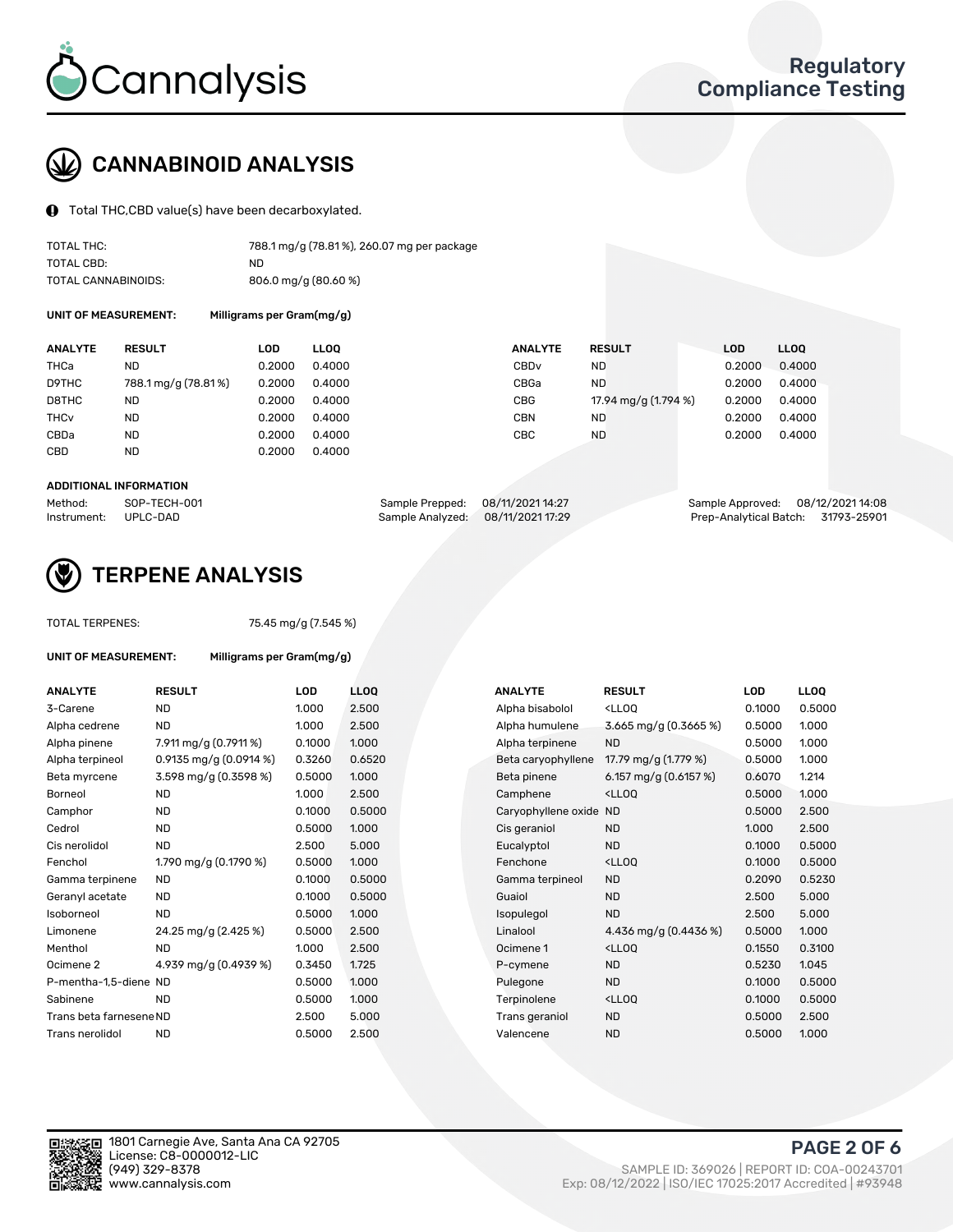

## Regulatory Compliance Testing

#### ADDITIONAL INFORMATION

Method: SOP-TECH-027 Sample Prepped: 08/11/2021 15:04 Sample Approved: 08/12/2021 14:33 Prep-Analytical Batch: 31784-25889



CHEMICAL RESIDUE ANALYSIS PASS

UNIT OF MEASUREMENT: Micrograms per Gram(ug/g)

| <b>ANALYTE</b>    | <b>RESULT</b> | LOD    | LLOQ   | <b>ACTION LEVEL</b> |      | <b>ANALYTE</b>      | <b>RESULT</b> | <b>LOD</b> | <b>LLOQ</b> | <b>ACTION LEVEL</b> |      |
|-------------------|---------------|--------|--------|---------------------|------|---------------------|---------------|------------|-------------|---------------------|------|
| Abamectin         | <b>ND</b>     | 0.0200 | 0.0400 | 0.1000              | Pass | Acephate            | <b>ND</b>     | 0.0200     | 0.0400      | 0.1000              | Pass |
| Acequinocyl       | <b>ND</b>     | 0.0200 | 0.0400 | 0.1000              | Pass | Acetamiprid         | <b>ND</b>     | 0.0200     | 0.0400      | 0.1000              | Pass |
| Aldicarb          | <b>ND</b>     | 0.0200 | 0.0400 | 0.0                 | Pass | Azoxystrobin        | <b>ND</b>     | 0.0200     | 0.0400      | 0.1000              | Pass |
| Bifenazate        | <b>ND</b>     | 0.0200 | 0.0400 | 0.1000              | Pass | <b>Bifenthrin</b>   | <b>ND</b>     | 0.0200     | 0.0400      | 3.000               | Pass |
| <b>Boscalid</b>   | <b>ND</b>     | 0.0200 | 0.0400 | 0.1000              | Pass | Carbarvl            | <b>ND</b>     | 0.0200     | 0.0400      | 0.5000              | Pass |
| Carbofuran        | <b>ND</b>     | 0.0200 | 0.0400 | 0.0                 | Pass | Chlorantraniliprole | <b>ND</b>     | 0.0200     | 0.0400      | 10.00               | Pass |
| Clofentezine      | <b>ND</b>     | 0.0200 | 0.0400 | 0.1000              | Pass | Coumaphos           | <b>ND</b>     | 0.0200     | 0.0400      | 0.0                 | Pass |
| Cyfluthrin        | <b>ND</b>     | 0.4000 | 1.000  | 2.000               | Pass | Cypermethrin        | <b>ND</b>     | 0.4000     | 1.000       | 1.000               | Pass |
| Daminozide        | <b>ND</b>     | 0.0200 | 0.0400 | 0.0                 | Pass | Diazinon            | <b>ND</b>     | 0.0200     | 0.0400      | 0.1000              | Pass |
| <b>Dichlorvos</b> | <b>ND</b>     | 0.0200 | 0.0400 | 0.0                 | Pass | Dimethoate          | <b>ND</b>     | 0.0200     | 0.0400      | 0.0                 | Pass |
| Dimethomorph      | <b>ND</b>     | 0.0200 | 0.0400 | 2.000               | Pass | <b>Ethoprophos</b>  | <b>ND</b>     | 0.0200     | 0.0400      | 0.0                 | Pass |
| Etofenprox        | <b>ND</b>     | 0.0200 | 0.0400 | 0.0                 | Pass | Etoxazole           | <b>ND</b>     | 0.0200     | 0.0400      | 0.1000              | Pass |
| Fenhexamid        | <b>ND</b>     | 0.0200 | 0.0400 | 0.1000              | Pass | Fenoxycarb          | <b>ND</b>     | 0.0200     | 0.0400      | 0.0                 | Pass |
| Fenpyroximate     | <b>ND</b>     | 0.0200 | 0.0400 | 0.1000              | Pass | Fipronil            | <b>ND</b>     | 0.0400     | 0.1000      | 0.0                 | Pass |
| Flonicamid        | <b>ND</b>     | 0.0200 | 0.0400 | 0.1000              | Pass | Fludioxonil         | <b>ND</b>     | 0.0200     | 0.0400      | 0.1000              | Pass |
| Hexythiazox       | <b>ND</b>     | 0.0200 | 0.0400 | 0.1000              | Pass | Imazalil            | <b>ND</b>     | 0.0200     | 0.0400      | 0.0                 | Pass |
| Imidacloprid      | <b>ND</b>     | 0.0200 | 0.0400 | 5.000               | Pass | Kresoxim methyl     | <b>ND</b>     | 0.0200     | 0.0400      | 0.1000              | Pass |
| Malathion         | <b>ND</b>     | 0.0200 | 0.0400 | 0.5000              | Pass | Metalaxyl           | <b>ND</b>     | 0.0200     | 0.0400      | 2.000               | Pass |
| Methiocarb        | <b>ND</b>     | 0.0200 | 0.0400 | 0.0                 | Pass | Methomyl            | <b>ND</b>     | 0.0200     | 0.0400      | 1.000               | Pass |
| Mevinphos         | <b>ND</b>     | 0.0200 | 0.0400 | 0.0                 | Pass | Myclobutanil        | <b>ND</b>     | 0.0200     | 0.0400      | 0.1000              | Pass |
| Naled             | <b>ND</b>     | 0.0200 | 0.0400 | 0.1000              | Pass | Oxamyl              | <b>ND</b>     | 0.0200     | 0.0400      | 0.5000              | Pass |
| Paclobutrazol     | <b>ND</b>     | 0.0200 | 0.0400 | 0.0                 | Pass | Permethrins         | <b>ND</b>     | 0.0400     | 0.1000      | 0.5000              | Pass |
| Phosmet           | <b>ND</b>     | 0.0200 | 0.0400 | 0.1000              | Pass | Piperonyl butoxide  | <b>ND</b>     | 0.0200     | 0.0400      | 3.000               | Pass |
| Prallethrin       | <b>ND</b>     | 0.0200 | 0.0400 | 0.1000              | Pass | Propiconazole       | <b>ND</b>     | 0.0200     | 0.0400      | 0.1000              | Pass |
| Propoxur          | <b>ND</b>     | 0.0200 | 0.0400 | 0.0                 | Pass | Pyrethrins          | <b>ND</b>     | 0.0200     | 0.0400      | 0.5000              | Pass |
| Pyridaben         | <b>ND</b>     | 0.0200 | 0.0400 | 0.1000              | Pass | Spinetoram          | <b>ND</b>     | 0.0200     | 0.0400      | 0.1000              | Pass |
| Spinosad          | <b>ND</b>     | 0.0300 | 0.0700 | 0.1000              | Pass | Spiromesifen        | <b>ND</b>     | 0.0200     | 0.0400      | 0.1000              | Pass |
| Spirotetramat     | <b>ND</b>     | 0.0200 | 0.0400 | 0.1000              | Pass | Spiroxamine         | <b>ND</b>     | 0.0200     | 0.0400      | 0.0                 | Pass |
| Tebuconazole      | <b>ND</b>     | 0.0200 | 0.0400 | 0.1000              | Pass | Thiacloprid         | <b>ND</b>     | 0.0200     | 0.0400      | 0.0                 | Pass |
| Thiamethoxam      | <b>ND</b>     | 0.0200 | 0.0400 | 5.000               | Pass | Trifloxystrobin     | <b>ND</b>     | 0.0200     | 0.0400      | 0.1000              | Pass |

### ADDITIONAL INFORMATION

Method: SOP-TECH-002 Sample Prepped: 08/11/2021 15:56 Sample Approved: 08/12/2021 16:20 Prep-Analytical Batch: 31802-25895

PAGE 3 OF 6

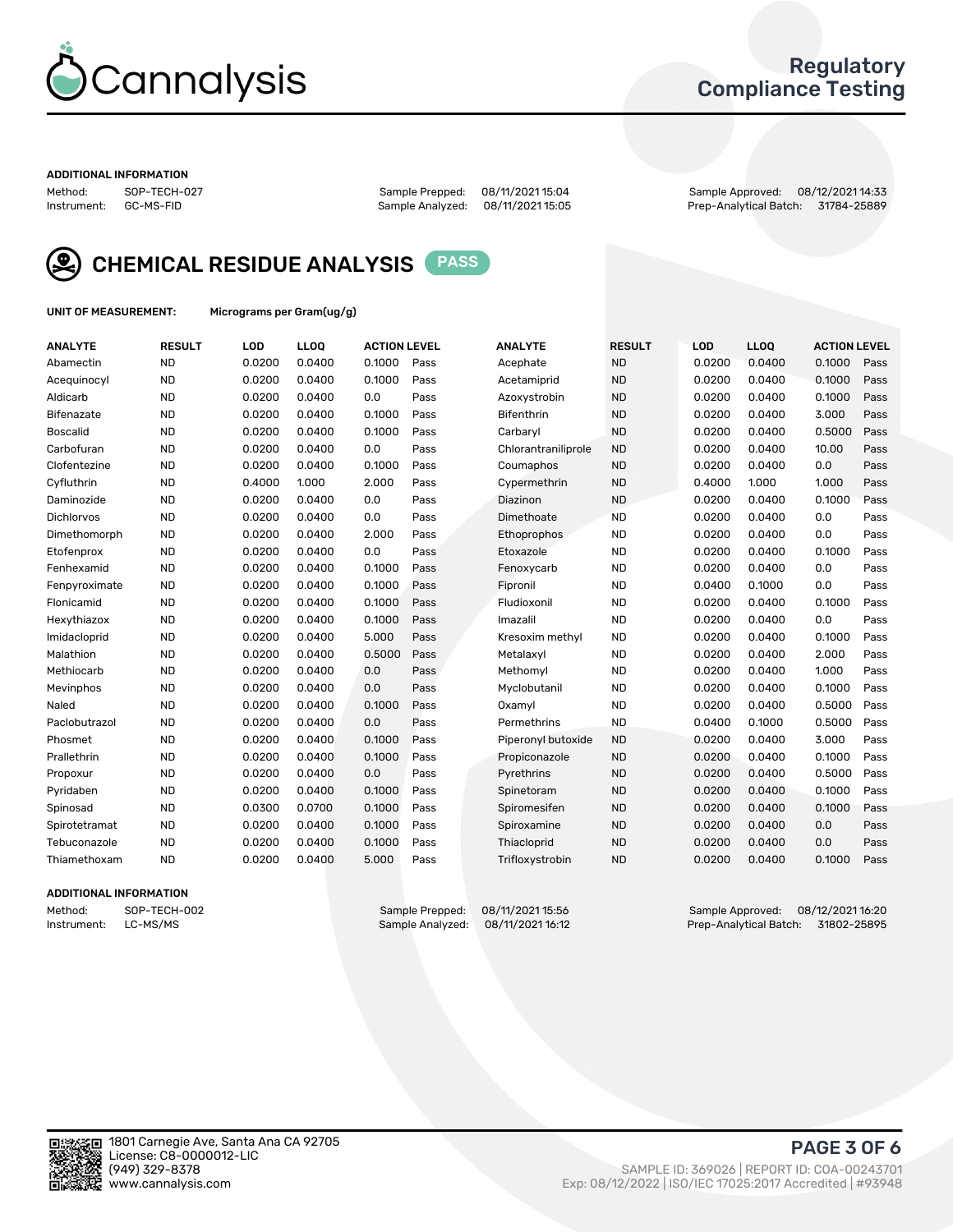

# CHEMICAL RESIDUE GC ANALYSIS PASS

| UNIT OF MEASUREMENT: | Micrograms pe |
|----------------------|---------------|
|                      |               |

er Gram(ug/g)

| <b>ANALYTE</b>                                          | <b>RESULT</b>            | LOD    | <b>LLOO</b> | <b>ACTION LEVEL</b> |                                     | <b>ANALYTE</b>                       | <b>RESULT</b> | LOD              | <b>LLOO</b>            | <b>ACTION LEVEL</b>             |      |
|---------------------------------------------------------|--------------------------|--------|-------------|---------------------|-------------------------------------|--------------------------------------|---------------|------------------|------------------------|---------------------------------|------|
| Captan                                                  | <b>ND</b>                | 0.1000 | 0.2000      | 0.7000              | Pass                                | Chlordane                            | <b>ND</b>     | 0.0109           | 0.0136                 | 0.0                             | Pass |
| Methyl parathion                                        | <b>ND</b>                | 0.0400 | 0.1000      | 0.0                 | Pass                                | <b>PCNB</b>                          | <b>ND</b>     | 0.0200           | 0.0400                 | 0.1000                          | Pass |
| Chlorfenapyr                                            | <b>ND</b>                | 0.0800 | 0.1000      | 0.0                 | Pass                                | Chlorpyrifos                         | <b>ND</b>     | 0.0800           | 0.1000                 | 0.0                             | Pass |
| <b>ADDITIONAL INFORMATION</b><br>Method:<br>Instrument: | SOP-TECH-010<br>GC-MS/MS |        |             |                     | Sample Prepped:<br>Sample Analyzed: | 08/11/2021 15:57<br>08/11/2021 16:13 |               | Sample Approved: | Prep-Analytical Batch: | 08/12/2021 12:45<br>31803-25896 |      |

## RESIDUAL SOLVENT ANALYSIS PASS

UNIT OF MEASUREMENT: Micrograms per Gram(ug/g)

| <b>ND</b><br>100.0<br>Acetone<br>50.00<br>5000<br>Acetonitrile<br><b>ND</b><br>Pass                   | 50.00  | 100.0 | Pass<br>410.0 |
|-------------------------------------------------------------------------------------------------------|--------|-------|---------------|
| Benzene<br><b>ND</b><br><b>ND</b><br>1.000<br>0.5000<br>1.000<br>Pass<br><b>Butane</b>                | 50.00  | 100.0 | 5000<br>Pass  |
| <b>ND</b><br><b>ND</b><br>Chloroform<br>0.5000<br>1.000<br>1.000<br>Ethanol<br>Pass                   | 50.00  | 100.0 | 5000<br>Pass  |
| Ethyl Acetate<br><b>ND</b><br><b>ND</b><br>100.0<br>5000<br>Ethyl Ether<br>50.00<br>Pass              | 50.00  | 100.0 | 5000<br>Pass  |
| <b>ND</b><br>Ethylene oxide<br><b>ND</b><br>0.5000<br>1.000<br>1.000<br>Pass<br>Heptane               | 50.00  | 100.0 | 5000<br>Pass  |
| Hexane<br><b>ND</b><br>290.0<br><b>ND</b><br>100.0<br>50.00<br><b>Isopropyl Alcohol</b><br>Pass       | 50.00  | 100.0 | 5000<br>Pass  |
| Methanol<br><b>ND</b><br>50.00<br>100.0<br>3000<br><b>ND</b><br>Pass<br>Methylene chloride            | 0.5000 | 1.000 | 1.000<br>Pass |
| Pentane<br><b>ND</b><br><b>ND</b><br>100.0<br>5000<br>50.00<br>Pass<br>Propane                        | 50.00  | 200.0 | 5000<br>Pass  |
| Toluene<br><b>ND</b><br>100.0<br>890.0<br><b>ND</b><br>50.00<br>Pass<br>Xvlenes                       | 50.08  | 100.0 | 2170<br>Pass  |
| <b>ND</b><br>Trichloroethylene<br>0.5000<br>1.000<br><b>ND</b><br>1.000<br>Pass<br>1.2-Dichloroethane | 0.5000 | 1.000 | 1.000<br>Pass |

### ADDITIONAL INFORMATION

Method: SOP-TECH-021 Sample Prepped: 08/11/2021 15:04 Sample Approved: 08/12/2021 11:18<br>Instrument: HS-GC-MS/FID Sample Analyzed: 08/11/2021 15:04 Prep-Analytical Batch: 31783-25888 Prep-Analytical Batch: 31783-25888



UNIT OF MEASUREMENT: Cycle Threshold (Ct)

| <b>ANALYTE</b>                                               | <b>RESULT</b> | LOD   | <b>LLOO</b> | <b>ACTION LEVEL</b>                 |                                      | <b>ANALYTE</b> | <b>RESULT</b>          | LOD              | <b>LLOO</b>      |             | <b>ACTION LEVEL</b> |
|--------------------------------------------------------------|---------------|-------|-------------|-------------------------------------|--------------------------------------|----------------|------------------------|------------------|------------------|-------------|---------------------|
| A.fumigatus                                                  | ND            | 33.00 | 0.0         | 0.0                                 | Pass                                 | A. flavus      | <b>ND</b>              | 33.00            | 0.0              | 0.0         | Pass                |
| A. niger                                                     | <b>ND</b>     | 33.00 | 0.0         | 0.0                                 | Pass                                 | A. terreus     | <b>ND</b>              | 33.00            | 0.0              | 0.0         | Pass                |
| <b>STEC</b>                                                  | <b>ND</b>     | 33.00 | 0.0         | 0.0                                 | Pass                                 | Salmonella spp | <b>ND</b>              | 33.00            | 0.0              | 0.0         | Pass                |
| ADDITIONAL INFORMATION                                       |               |       |             |                                     |                                      |                |                        |                  |                  |             |                     |
| SOP-TECH-016, SOP-TECH-022<br>Method:<br>aPCR<br>Instrument: |               |       |             | Sample Prepped:<br>Sample Analyzed: | 08/12/2021 07:51<br>08/12/2021 07:52 |                | Prep-Analytical Batch: | Sample Approved: | 08/12/2021 18:17 | 31807-25908 |                     |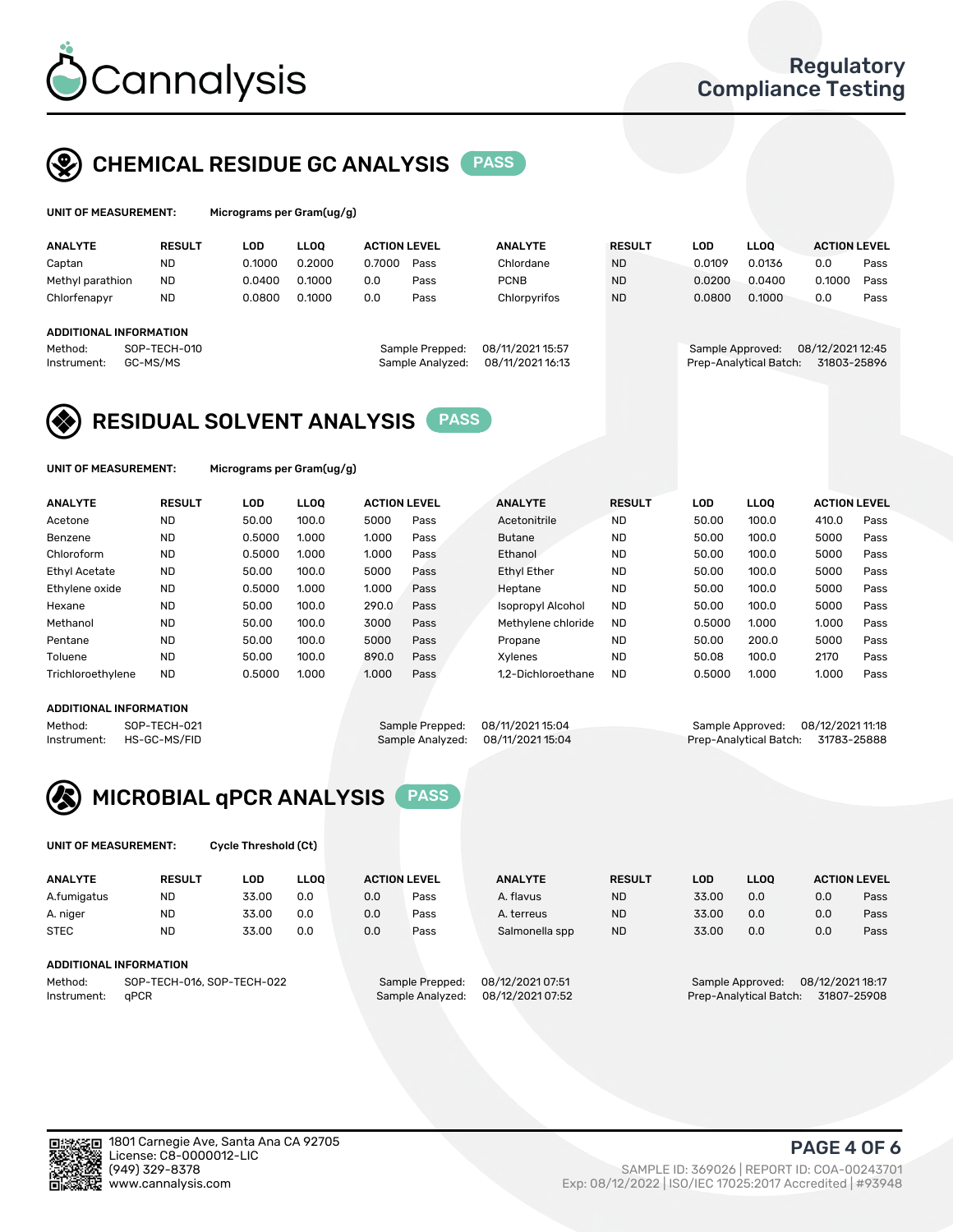



| UNIT OF MEASUREMENT:                                                              |                                                                                                     | Micrograms per Gram(ug/g) |             |                                     |                                      |               |                  |                        |                                 |      |
|-----------------------------------------------------------------------------------|-----------------------------------------------------------------------------------------------------|---------------------------|-------------|-------------------------------------|--------------------------------------|---------------|------------------|------------------------|---------------------------------|------|
| <b>ANALYTE</b>                                                                    | <b>RESULT</b>                                                                                       | <b>LOD</b>                | <b>LLOO</b> | <b>ACTION LEVEL</b>                 | <b>ANALYTE</b>                       | <b>RESULT</b> | <b>LOD</b>       | <b>LLOO</b>            | <b>ACTION LEVEL</b>             |      |
| Arsenic                                                                           | <b>ND</b>                                                                                           | 0.0120                    | 0.1000      | 0.2000<br>Pass                      | Cadmium                              | <b>ND</b>     | 0.0072           | 0.0500                 | 0.2000                          | Pass |
| Lead                                                                              | $<$ LLOO                                                                                            | 0.0068                    | 0.0500      | 0.5000<br>Pass                      | Mercury                              | <b>ND</b>     | 0.0060           | 0.0500                 | 0.1000                          | Pass |
| <b>ADDITIONAL INFORMATION</b><br>Method:<br>SOP-TECH-013<br>ICP-MS<br>Instrument: |                                                                                                     |                           |             | Sample Prepped:<br>Sample Analyzed: | 08/12/2021 11:30<br>08/12/2021 11:31 |               | Sample Approved: | Prep-Analytical Batch: | 08/12/2021 14:20<br>31814-25920 |      |
|                                                                                   | <b>MYCOTOXINS ANALYSIS</b><br><b>PASS</b><br>UNIT OF MEASUREMENT:<br>Micrograms per Kilogram(ug/kg) |                           |             |                                     |                                      |               |                  |                        |                                 |      |
| <b>ANALYTE</b>                                                                    | <b>RESULT</b>                                                                                       | <b>LOD</b>                | <b>LLOO</b> | <b>ACTION LEVEL</b>                 | <b>ANALYTE</b>                       | <b>RESULT</b> | <b>LOD</b>       | <b>LLOO</b>            | <b>ACTION LEVEL</b>             |      |
| Aflatoxin B1                                                                      | <b>ND</b>                                                                                           | 1.000                     | 2.000       | N/A                                 | Aflatoxin B2                         | <b>ND</b>     | 2.000            | 5.000                  |                                 | N/A  |
| Aflatoxin G1                                                                      | <b>ND</b>                                                                                           | 2.000                     | 5.000       | N/A                                 | Aflatoxin G2                         | <b>ND</b>     | 2.000            | 5.000                  |                                 | N/A  |
| <b>Total Aflatoxins</b>                                                           | <b>ND</b>                                                                                           | 10.00                     | 14.00       | 20.00<br>Pass                       | Ochratoxin A                         | <b>ND</b>     | 1.000            | 2.000                  | 20.00                           | Pass |
| <b>ADDITIONAL INFORMATION</b><br>Method:<br>Instrument:                           | SOP-TECH-020<br>LC-MS/MS                                                                            |                           |             | Sample Prepped:<br>Sample Analyzed: | 08/11/2021 15:56<br>08/11/2021 16:23 |               | Sample Approved: | Prep-Analytical Batch: | 08/12/2021 12:43<br>31785-25897 |      |

### FILTH & FOREIGN MATERIAL ANALYSIS PASS Q

UNIT OF MEASUREMENT: Filth and Foreign Matter (%, #/3g)

| <b>ANALYTE</b>                                              | <b>RESULT</b> | LOD | <b>LLOO</b> | <b>ACTION LEVEL</b>                                                         |      | <b>ANALYTE</b> | <b>RESULT</b> | LOD                                                                           | <b>LLOO</b> | <b>ACTION LEVEL</b> |      |
|-------------------------------------------------------------|---------------|-----|-------------|-----------------------------------------------------------------------------|------|----------------|---------------|-------------------------------------------------------------------------------|-------------|---------------------|------|
| IF RH ME                                                    | ND            | 0.0 | 0.0         | 1.000                                                                       | Pass | <b>IFM</b>     | <b>ND</b>     | 0.0                                                                           | 0.0         | 25.00               | Pass |
| Mold                                                        | <b>ND</b>     | 0.0 | 0.0         | 25.00                                                                       | Pass | <b>SSCD</b>    | <b>ND</b>     | 0.0                                                                           | 0.0         | 25.00               | Pass |
| <b>ADDITIONAL INFORMATION</b>                               |               |     |             |                                                                             |      |                |               |                                                                               |             |                     |      |
| Method:<br>SOP-TECH-009<br>Instrument:<br>Visual Inspection |               |     |             | 08/11/2021 14:39<br>Sample Prepped:<br>08/11/2021 14:40<br>Sample Analyzed: |      |                |               | 08/11/2021 14:44<br>Sample Approved:<br>31798-25887<br>Prep-Analytical Batch: |             |                     |      |